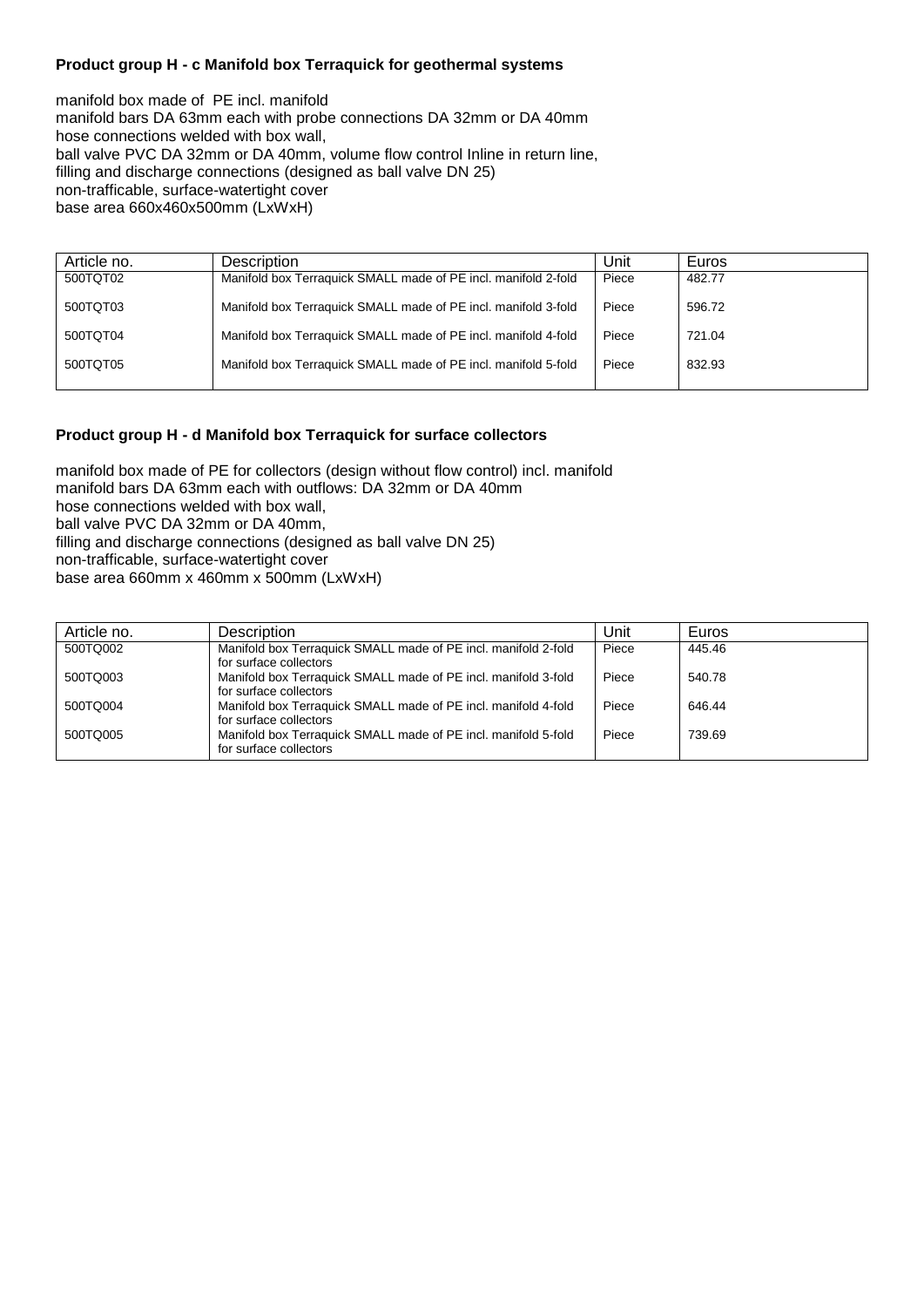# **Product group H - dd1 Manifold shaft "EASY" accessible for geothermal systems**

manifold manhole for geothermal probes and collectors for loops, base area: 620x620mm

height: 600mm incl. 2 pieces manifold/collection pipes DA 63mm each with: hose connections DA 32mm or DA 40mm,

ball valve PVC DA 32mm or DA 40mm, volume flow control Inline in return line,

filling and discharge connections (designed as ball valve DN 25), accessible cover (up to 200kg).

| Article no.                     | Description                                          | Unit  | Euros  |
|---------------------------------|------------------------------------------------------|-------|--------|
| 55533EASY02                     | Manifold shaft EASY made of PE incl. manifold 2-fold | Piece | 561.99 |
| 55533EASY03                     | Manifold shaft EASY made of PE incl. manifold 3-fold | Piece | 735.68 |
| 55533EASY04                     | Manifold shaft EASY made of PE incl. manifold 4-fold | Piece | 852.99 |
| 55533EASY05                     | Manifold shaft EASY made of PE incl. manifold 5-fold | Piece | 969.09 |
| Surcharge shaft attachment 20cm | Total height EASY 0.8m                               | Piece | 52.61  |
| Surcharge shaft attachment 40cm | Total height EASY 1.0m                               | Piece | 74.18  |

# **Product group H - dd5 Manifold shaft Basic**

Manifold shaft for geothermal probes and collectors for brine circuits, base area: 450mm x 450mm height: 480mm incl. 2 pieces manifold/collection pipes DA

63mm each with: hose connections DA 32mm or DA 40mm,

ball valve PVC DA 32mm or DA 40mm, volume flow control Inline in return line,

filling and discharge fittings (designed as ball valve DN 25), accessible cover.

| Article no.  | <b>Description</b>                                 | Unit  | Euros  |
|--------------|----------------------------------------------------|-------|--------|
| 55533BASIC02 | Manifold shaft Basic für geothermal systems 2-fold | Piece | 482.77 |
| 55533BASIC03 | Manifold shaft Basic für geothermal systems 3-fold | Piece | 596.72 |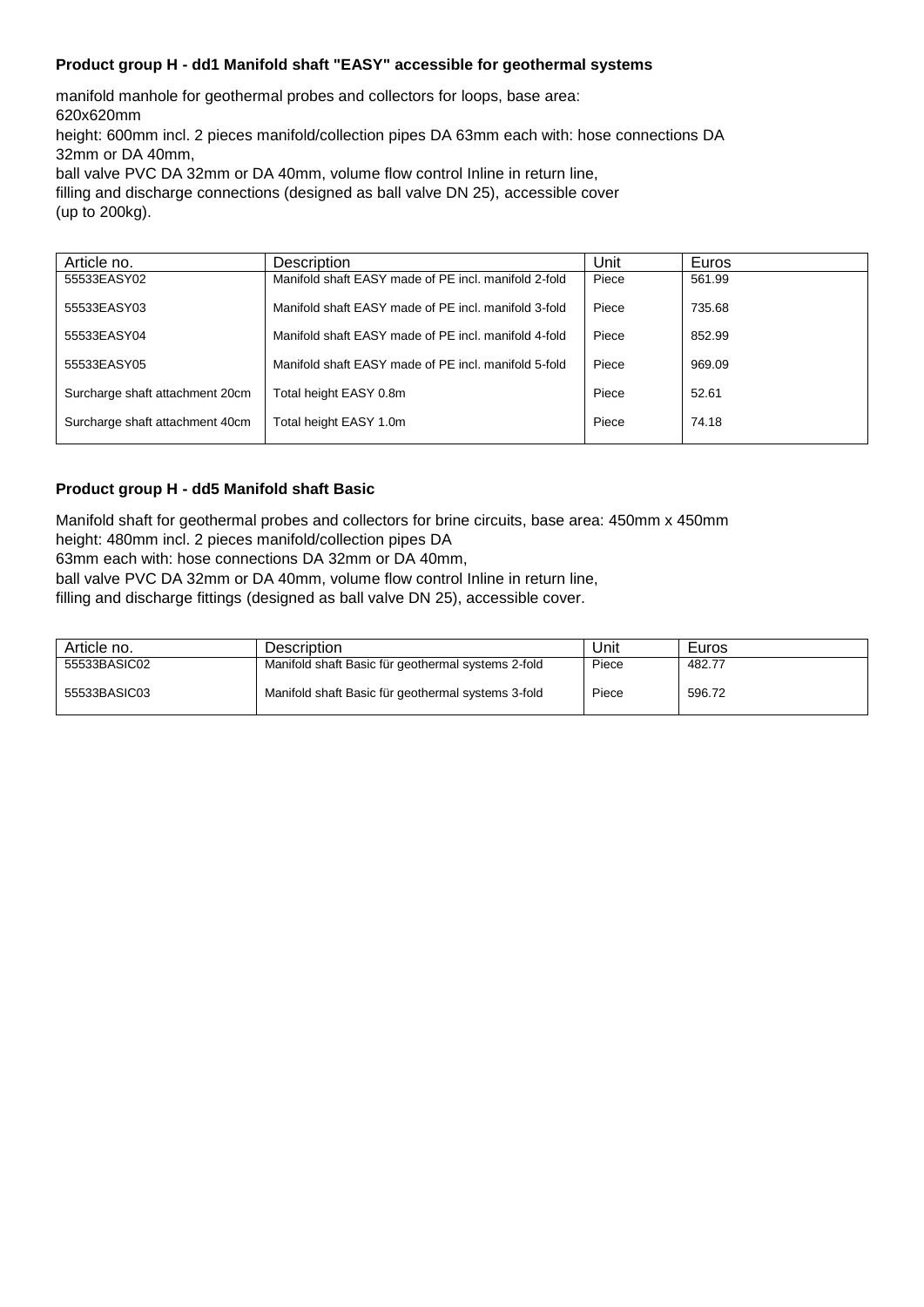# **Product group H - e Manifold shafts 2 - 8-fold SMALL CLASSIC for geothermal systems**

Manifold shaft for geothermal probes and collectors for brine circuits, base area: 950x780mm height: 1150mm incl. 2 pieces manifold/collection pipes D A 63mm each with: hose connections DA 32mm or DA 40mm, ball valve PVC DA 32mm or DA 40mm, volume flow control Inline in return line, filling and discharge fittings (designed as ball valve DN 25), accessible cover (up to 200kg).

| Article no. | Description                                           | Unit  | Euros   |
|-------------|-------------------------------------------------------|-------|---------|
| 55533L02    | Manifold shaft SMALL made of PE incl. manifold 2-fold | Piece | 668.55  |
| 55533L03    | Manifold shaft SMALL made of PE incl. manifold 3-fold | Piece | 829.99  |
| 55533L04    | Manifold shaft SMALL made of PE incl. manifold 4-fold | Piece | 968.63  |
| 55533L05    | Manifold shaft SMALL made of PE incl. manifold 5-fold | Piece | 1093.99 |
| 55533L06    | Manifold shaft SMALL made of PE incl. manifold 6-fold | Piece | 1238.34 |
| 55533L07    | Manifold shaft SMALL made of PE incl. manifold 7-fold | Piece | 1384.59 |
| 55533L08    | Manifold shaft SMALL made of PE incl. manifold 8-fold | Piece | 1517.53 |

Trafficable shafts available **213.04** for a surcharge